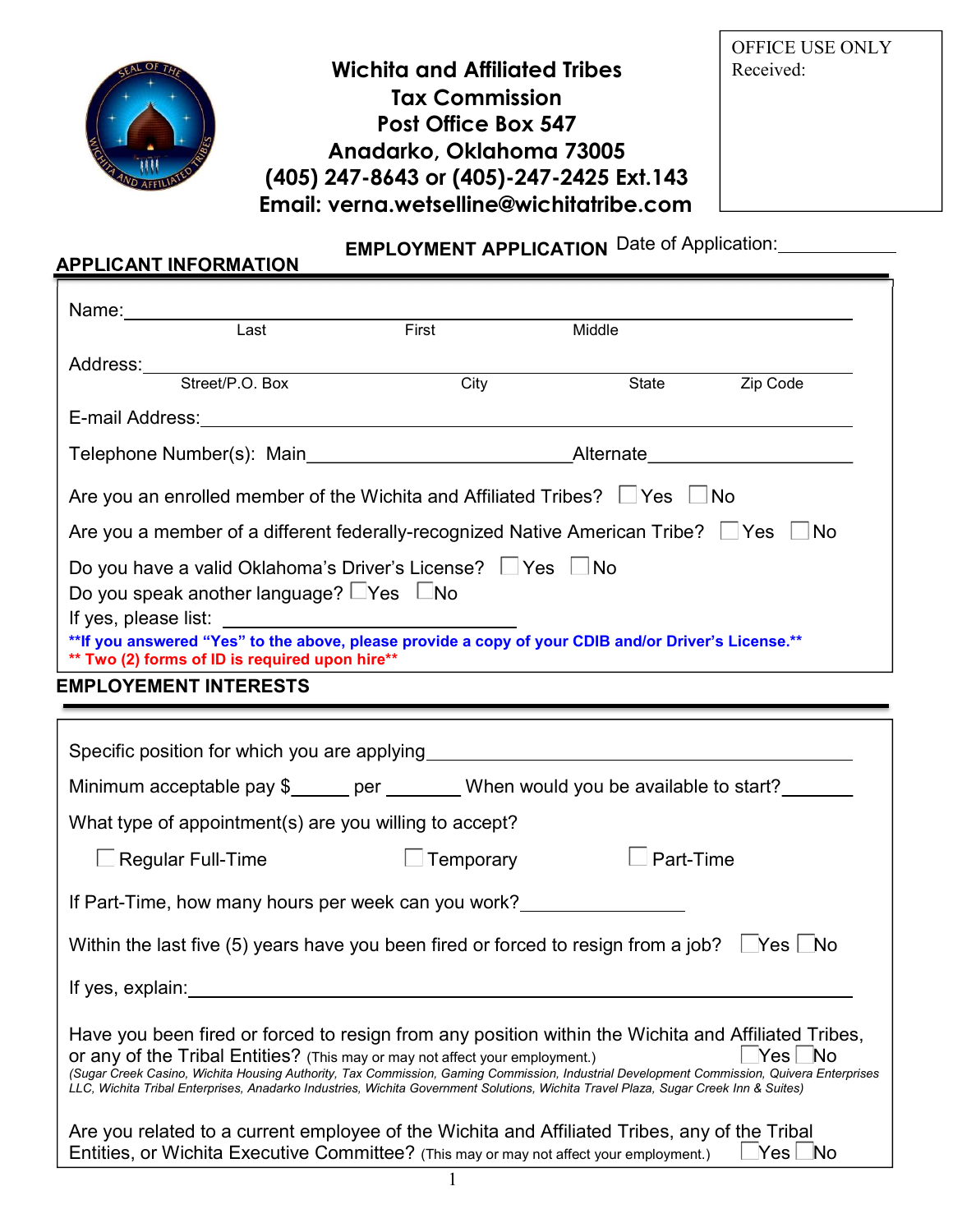## EDUCATION

| <b>High School</b> name and location <b>Example 2018 High School</b> name and location                                                                                                                                                    |  |  |  |
|-------------------------------------------------------------------------------------------------------------------------------------------------------------------------------------------------------------------------------------------|--|--|--|
| Did you graduate? $\Box$ Yes (Provide copy of Diploma or Certificate) $\Box$ No                                                                                                                                                           |  |  |  |
| Have you received your GED? See Set No                                                                                                                                                                                                    |  |  |  |
|                                                                                                                                                                                                                                           |  |  |  |
| <b>College/University</b> name and location <b>COLLEGE ASSESSED ASSESSED ASSESSED ASSESSED ASSESSED ASSESSED ASSESSED ASSESSED ASSESSED ASSESSED AND LOCAL CONTRACT AND A LOCAL CONTRACT AND LOCAL CONTRACT AND LOCAL CONTRACT AND LO</b> |  |  |  |
| Have you graduated? $\Box$ Yes (Provide copy of Degree) $\Box$ No                                                                                                                                                                         |  |  |  |
| If No, give expected graduation date_______________________Last year completed_____________________                                                                                                                                       |  |  |  |
|                                                                                                                                                                                                                                           |  |  |  |
|                                                                                                                                                                                                                                           |  |  |  |
|                                                                                                                                                                                                                                           |  |  |  |
| Have you graduated? Yes (Provide copy of Certification) Mo                                                                                                                                                                                |  |  |  |
| If No, give expected graduation date _______________________Last year completed____________________                                                                                                                                       |  |  |  |
|                                                                                                                                                                                                                                           |  |  |  |
|                                                                                                                                                                                                                                           |  |  |  |
| $\Box$ No<br>Have you graduated/finished?   49 Yes (Provide copy of Certification)                                                                                                                                                        |  |  |  |
| If No, give expected completion date _______________________Last year completed____________________                                                                                                                                       |  |  |  |
|                                                                                                                                                                                                                                           |  |  |  |
| Do you hold any other licenses or certificates? $\Box$ Yes (Provide copy of Certification)<br>No                                                                                                                                          |  |  |  |
| Please list License/Certificate and Licensing Authority: 2000 2010 2020 2020 2031 2032 2033 2040 2040 2051 20                                                                                                                             |  |  |  |
|                                                                                                                                                                                                                                           |  |  |  |
|                                                                                                                                                                                                                                           |  |  |  |
| Are you computer literate? Ves UNo                                                                                                                                                                                                        |  |  |  |
|                                                                                                                                                                                                                                           |  |  |  |
|                                                                                                                                                                                                                                           |  |  |  |
|                                                                                                                                                                                                                                           |  |  |  |
|                                                                                                                                                                                                                                           |  |  |  |
|                                                                                                                                                                                                                                           |  |  |  |
|                                                                                                                                                                                                                                           |  |  |  |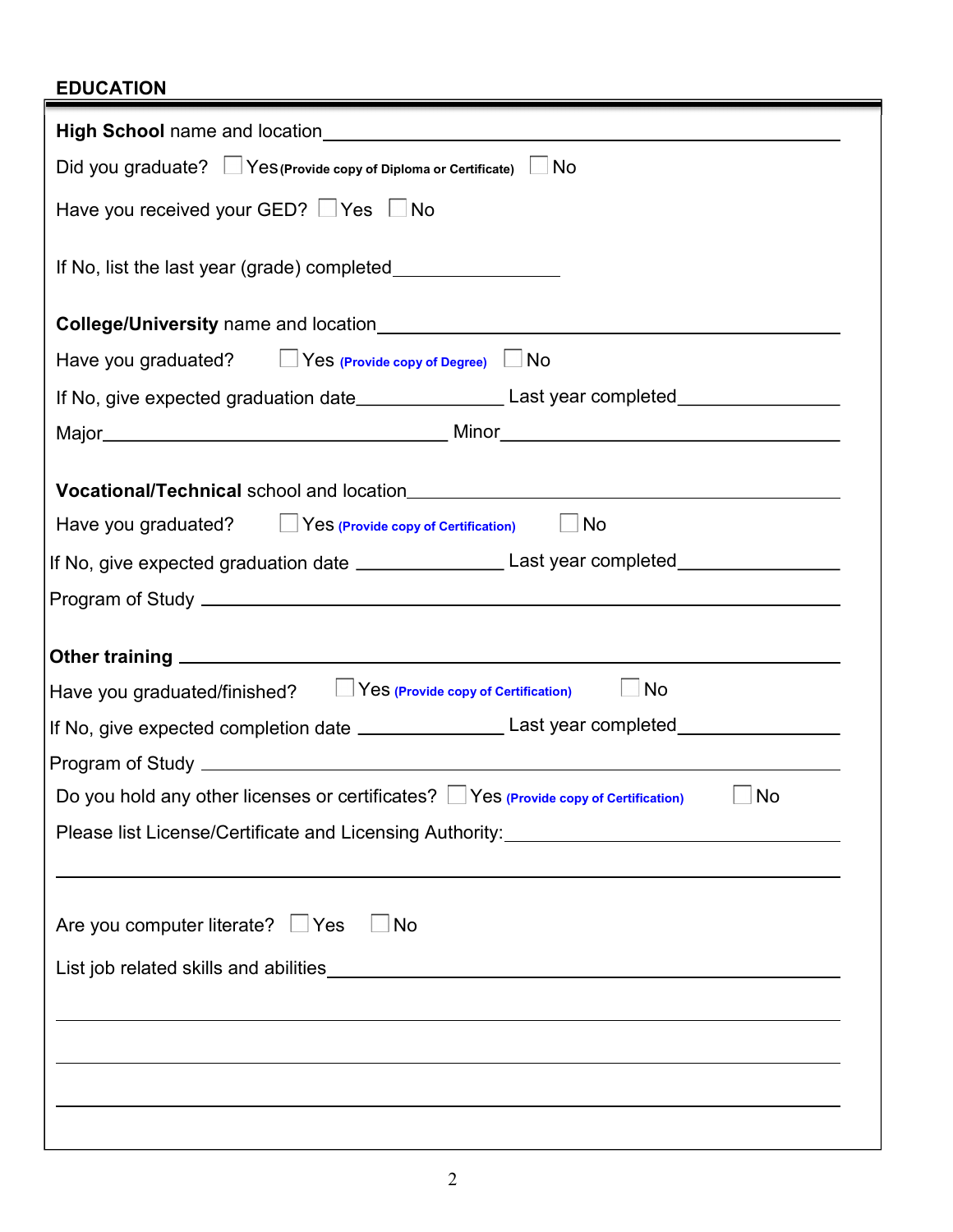## EMPLOYMENT HISTORY EXPERIENCE

| Address__________                                                                                                                                                                                                              |                   |            |                       |  |
|--------------------------------------------------------------------------------------------------------------------------------------------------------------------------------------------------------------------------------|-------------------|------------|-----------------------|--|
| Street/P.O. Box                                                                                                                                                                                                                | $\overline{City}$ |            | State <b>Zip Code</b> |  |
|                                                                                                                                                                                                                                |                   |            |                       |  |
|                                                                                                                                                                                                                                |                   |            |                       |  |
| May we contact? Nes LNo Name and Title of Supervisor____________________________                                                                                                                                               |                   |            |                       |  |
| Brief Description of Duties <b>Exercise Server Access 2016</b> Prior and Contract and Contract Contract 2016                                                                                                                   |                   |            |                       |  |
|                                                                                                                                                                                                                                |                   |            |                       |  |
|                                                                                                                                                                                                                                |                   |            |                       |  |
| Reason for Leaving the contract of the contract of the contract of the contract of the contract of the contract of the contract of the contract of the contract of the contract of the contract of the contract of the contrac |                   |            |                       |  |
|                                                                                                                                                                                                                                |                   |            |                       |  |
|                                                                                                                                                                                                                                |                   |            |                       |  |
|                                                                                                                                                                                                                                |                   | City State | Zip Code              |  |
|                                                                                                                                                                                                                                |                   |            |                       |  |
|                                                                                                                                                                                                                                |                   |            |                       |  |
| May we contact? Nes No Name and Title of Supervisor                                                                                                                                                                            |                   |            |                       |  |
|                                                                                                                                                                                                                                |                   |            |                       |  |
|                                                                                                                                                                                                                                |                   |            |                       |  |
|                                                                                                                                                                                                                                |                   |            |                       |  |
| <b>Reason for Leaving</b>                                                                                                                                                                                                      |                   |            |                       |  |
|                                                                                                                                                                                                                                |                   |            |                       |  |
| Address__________                                                                                                                                                                                                              |                   |            |                       |  |
| Street/P.O. Box                                                                                                                                                                                                                |                   | City       | State <b>Zip Code</b> |  |
|                                                                                                                                                                                                                                |                   |            |                       |  |
|                                                                                                                                                                                                                                |                   |            |                       |  |
|                                                                                                                                                                                                                                |                   |            |                       |  |
| May we contact? Nes No Name and Title of Supervisor                                                                                                                                                                            |                   |            |                       |  |
|                                                                                                                                                                                                                                |                   |            |                       |  |
|                                                                                                                                                                                                                                |                   |            |                       |  |
|                                                                                                                                                                                                                                |                   |            |                       |  |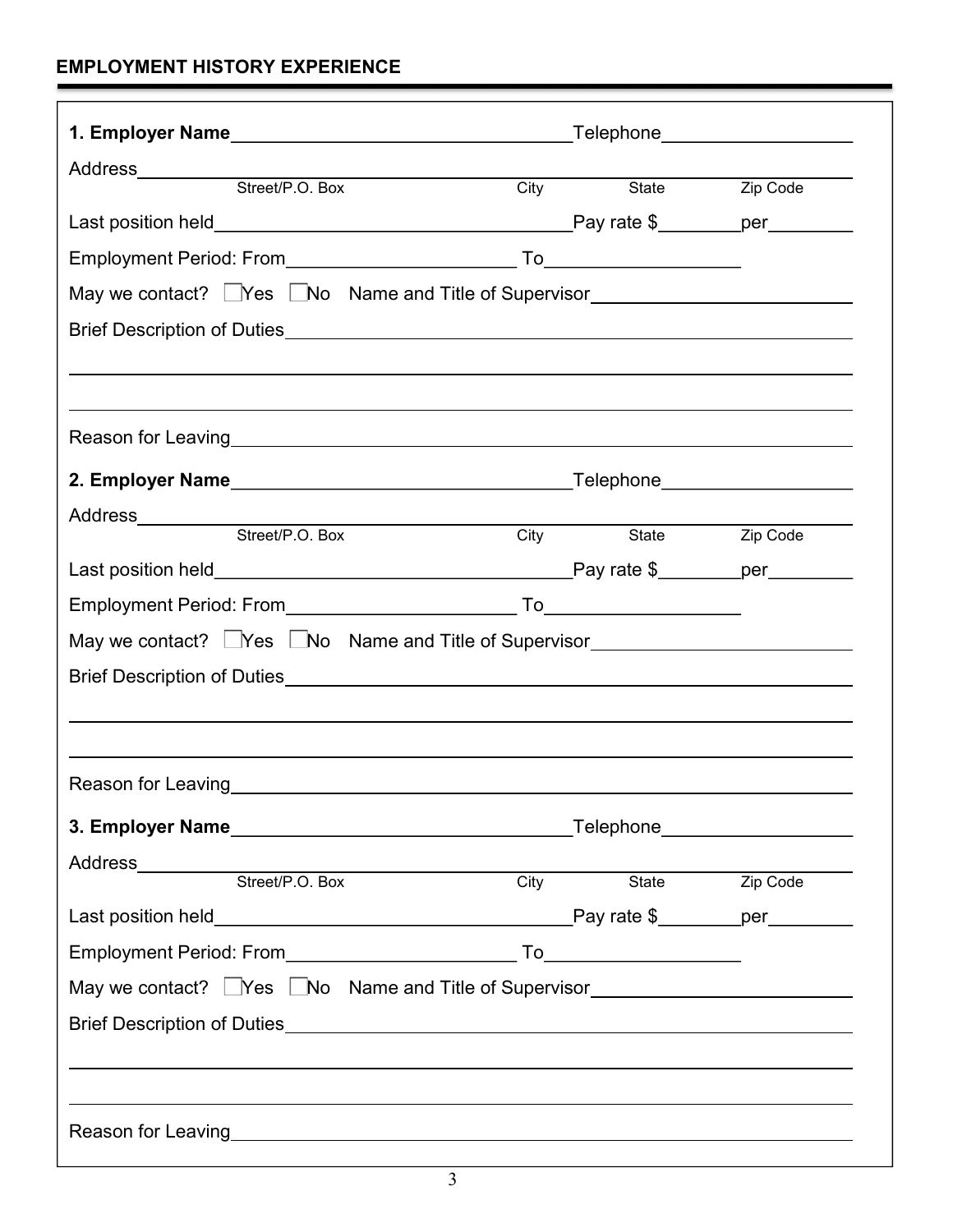### MILITARY INTEREST

| Have you ever served in the Armed Forces of the United States? LYes      |                                       | $\blacksquare$ No |  |  |
|--------------------------------------------------------------------------|---------------------------------------|-------------------|--|--|
| If yes, what branch of service?<br>Last Rank <u>____________________</u> |                                       |                   |  |  |
|                                                                          |                                       |                   |  |  |
|                                                                          |                                       |                   |  |  |
|                                                                          | Date of Discharge (Attach Form DD214) |                   |  |  |
| Are you a member of the National Guard or Reserves?                      | ∣ Yes                                 | No.               |  |  |

# PERSONAL / EMPLOYMENT REFERENCES

Please list two (2) personal references and three (3) employment references. (Must be able to contact)

|                                         |                                                                          | Years Known__________     |                     |          |
|-----------------------------------------|--------------------------------------------------------------------------|---------------------------|---------------------|----------|
|                                         |                                                                          |                           |                     |          |
|                                         |                                                                          |                           | City State Zip Code |          |
|                                         |                                                                          |                           |                     |          |
|                                         |                                                                          |                           |                     |          |
|                                         |                                                                          |                           |                     |          |
|                                         |                                                                          | <b>City</b>               | State               | Zip Code |
|                                         |                                                                          |                           |                     |          |
|                                         |                                                                          |                           |                     |          |
| Address                                 | <u> 1989 - Johann John Stein, mars an deus Amerikaansk kommunister (</u> |                           |                     |          |
|                                         | Street/P.O. Box                                                          |                           | City State Zip Code |          |
|                                         |                                                                          |                           |                     |          |
|                                         |                                                                          |                           |                     |          |
|                                         |                                                                          |                           |                     |          |
|                                         |                                                                          | <b>City</b>               | State               | Zip Code |
|                                         |                                                                          |                           |                     |          |
|                                         |                                                                          |                           |                     |          |
| Address<br><u>_____________________</u> |                                                                          |                           |                     |          |
|                                         | Street/P.O. Box                                                          | $City$ and $\overline{C}$ | State               | Zip Code |
|                                         |                                                                          |                           |                     |          |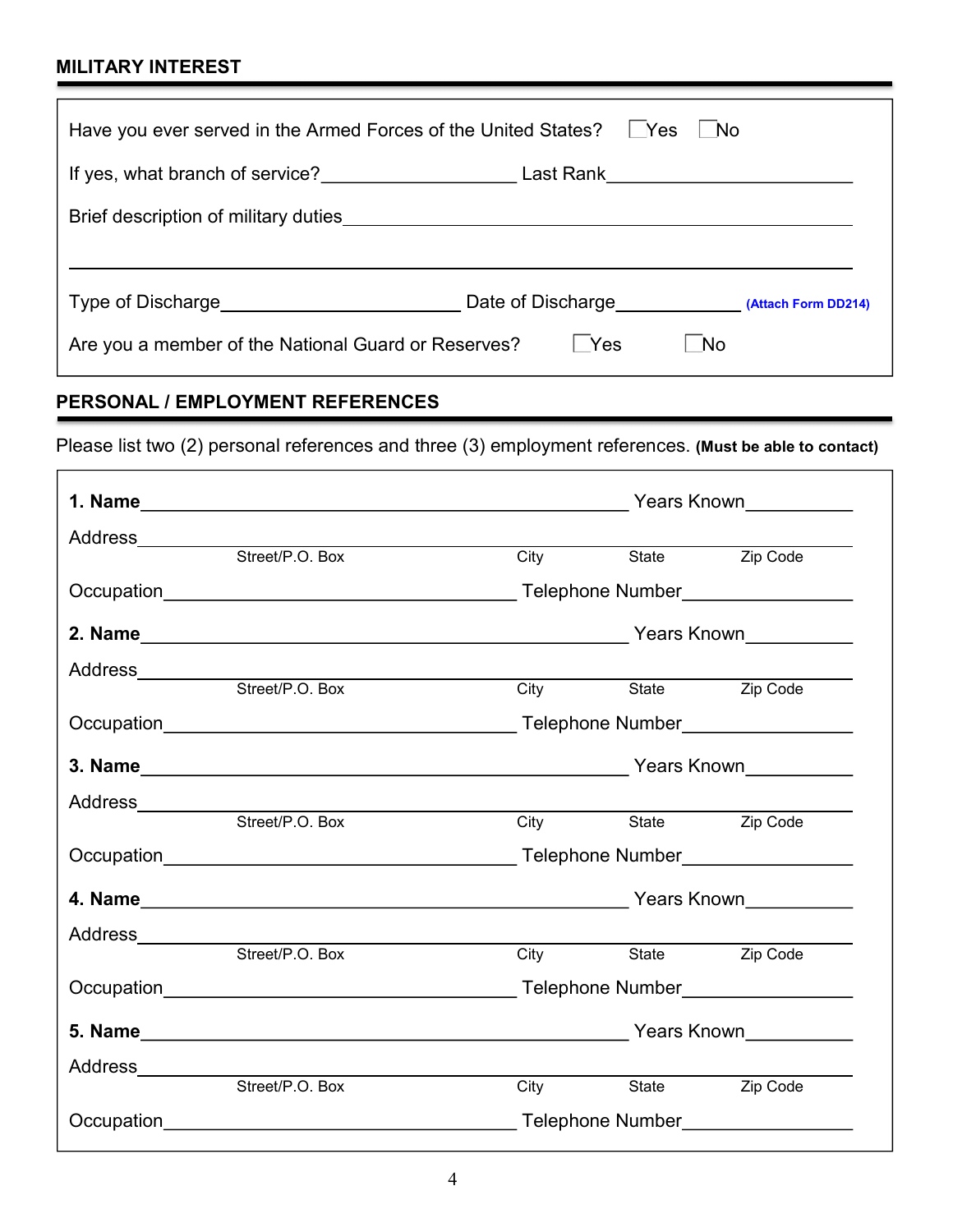#### CONSENT FOR DRUG/ALCOHOL TESTING

If you are offered and accept employment with the Wichita and Affiliated Tribes Tax Commission, you will be required to take a urine test for Drug/Alcohol use as a condition of employment. The purpose of the Drug test is to ensure a Drug-Free Working Environment and comply with the Wichita and Affiliated Tribes Tax Commission Drug-Free Workplace Policy. Applicant: I have been fully informed by my potential employer for the reason for this urine test for Drug/Alcohol. I understand what I am being tested for, the procedure involved and freely give my consent. I also understand the results of this test will be sent to my prospective employer. I authorize these test results to be released to the *Tax Administrator*. Initial here

Do you use any drug considered illegal by the Federal Government, which includes medical marijuana?  $\neg$ Yes  $\neg$ No

#### CONSENT TO THE JURISDICTION OF THE WICHITA AND AFFILIATED TRIBES

I, under penalty of perjury, understand and agree that by applying to the Wichita and Affiliated Tribes (Wichita, Keechi, Waco, & Tawakonie) ("Tribe") for employment within the Tribe's jurisdiction, I am subjecting myself to the legislative, regulatory, and adjudicatory authority of the Tribe. I further agree that by accepting employment with the Tribe and entering the Tribe's jurisdiction, including but not limited to Tribal buildings, curtilage, parking lots, and surrounding Tribal lands, I am entering into a consensual commercial relationship with the Tribe. As consideration of and in exchange for the right to enter the Tribe's jurisdiction to be employed by the Tribe, a Tribal agency, a Tribal business entity, or a business entity wholly owned by the Tribe, I stipulate, consent, and agree to the exclusive jurisdiction of the Court of Indian Offenses for the Wichita and Affiliated Tribes, in Anadarko, Oklahoma, or such Tribal Court as may replace it, for any and all claims that may arise or accrue to me, my agents, or assignees against the Tribe, or any of its agencies, entities, or business enterprises. I hereby waive any and all right to bring an action in any court of any other jurisdiction, whether tribal, state, or federal, and agree to reimburse the Tribe the cost of defending any action filed in the court of any other jurisdiction, including its attorneys' fees, and to indemnify the Tribe for any judgment awarded in any other jurisdiction, including the costs of complying with such judgment.

#### CONSENT FOR BACKGROUND INFORMATION

If you are offered and accept employment with the Wichita and Affiliated Tribes Tax Commission, you will be required to undergo a background investigation as a condition of employment. Applicant: I have been fully informed by my potential employer for the reason for the background investigation and I freely give my consent. I authorize the investigation and understand the results will be sent to the Wichit*a and Affiliated Tribes Tax Commission*. For all questions, if "Yes" please provide explanation on a separate sheet. This may or may not affect your employment. Any fraudulent information provided will lead up to disciplinary action and/or dismissal.

| 1. Have you been convicted of any crime (other than minor traffic violation)? | Yes                  | $\blacksquare$ No |
|-------------------------------------------------------------------------------|----------------------|-------------------|
| 2. Have you been convicted of a felony charge?                                | l Yes                | $\blacksquare$ No |
| 3. Have you been convicted of any crime by a military court-martial?          | $\Box$ Yes $\Box$ No |                   |
| 4. Have you been convicted of a crime involving a child?                      | ∣ <sup>N</sup> es    | ∣ No              |
| 5. Do you have any pending criminal charges against you?                      | $\sqrt{1 + 2}$       | No                |
|                                                                               |                      |                   |

Signature of Applicant **Date**